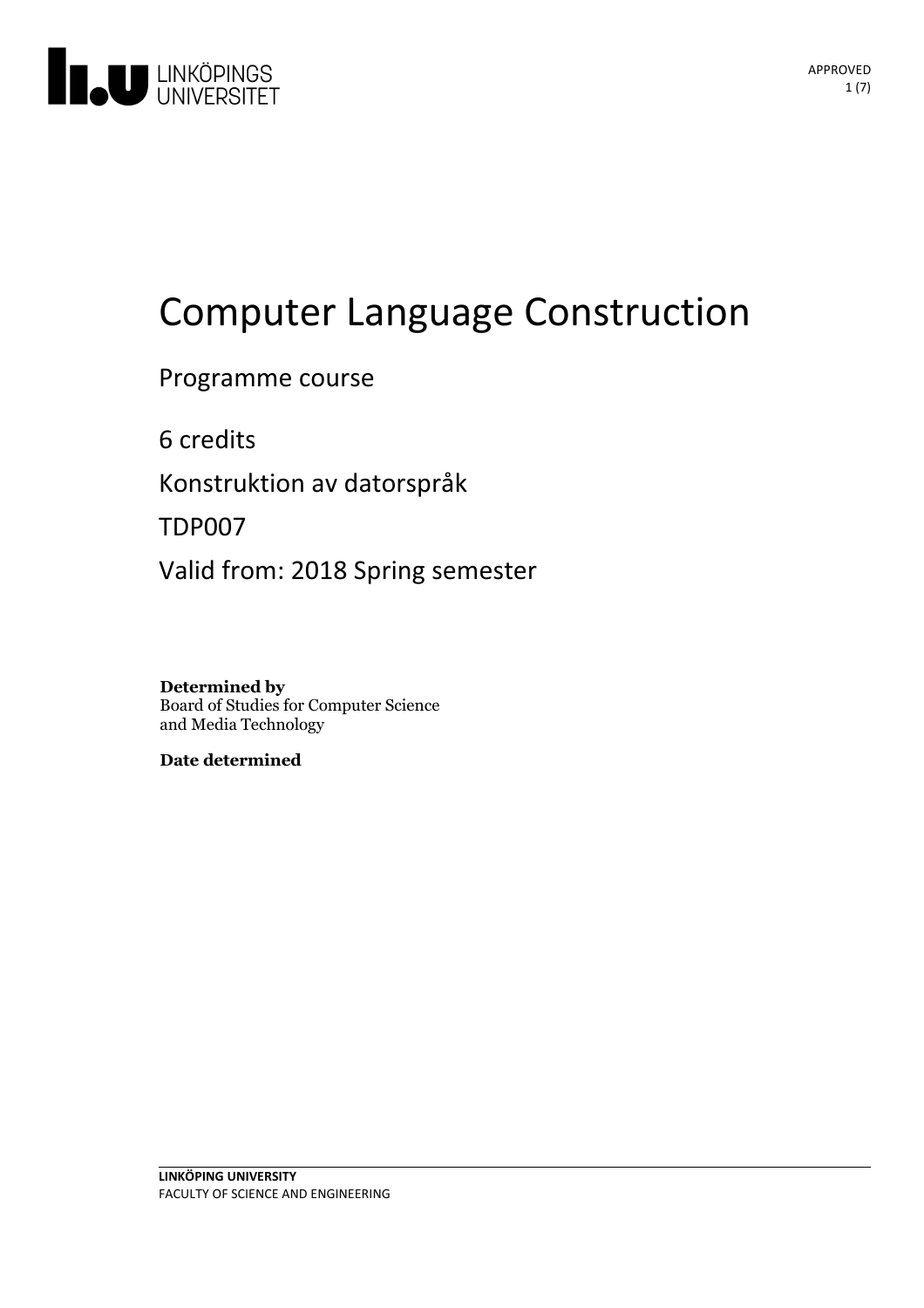# Main field of study

Programming

Course level

First cycle

### Advancement level

 $G_1X$ 

# Course offered for

Programming, Bachelor's Programme

### Entry requirements

Note: Admission requirements for non-programme students usually also include admission requirements for the programme and threshold requirements for progression within the programme, or corresponding.

# Prerequisites

Basic knowledge of object oriented programming

# Intended learning outcomes

After the course the student should be able to:

- 
- 
- Explain and use regular expressions. Use tools for markup languages (e.g. XML). Use and modify <sup>a</sup> parser for <sup>a</sup> simple programming language. Describe and apply basic principles for programming language design.
- 

# Course content

Craft: Ability to design a notation for a specific type of use or system. Ability to define and implement own notations to facilitate development and use, e.g. meta data and scripts. Topics: Structure and implementation of programming langauges. Abstraction

and the role of abstraction in programming languages. Basic principles of interpreter design. Regular expressions and finite automatons. Syntactic parsing. Abstract syntax trees. Overview of different types of computer languages. Techniques: Ruby, Emacs, with short orientation in some other tools.

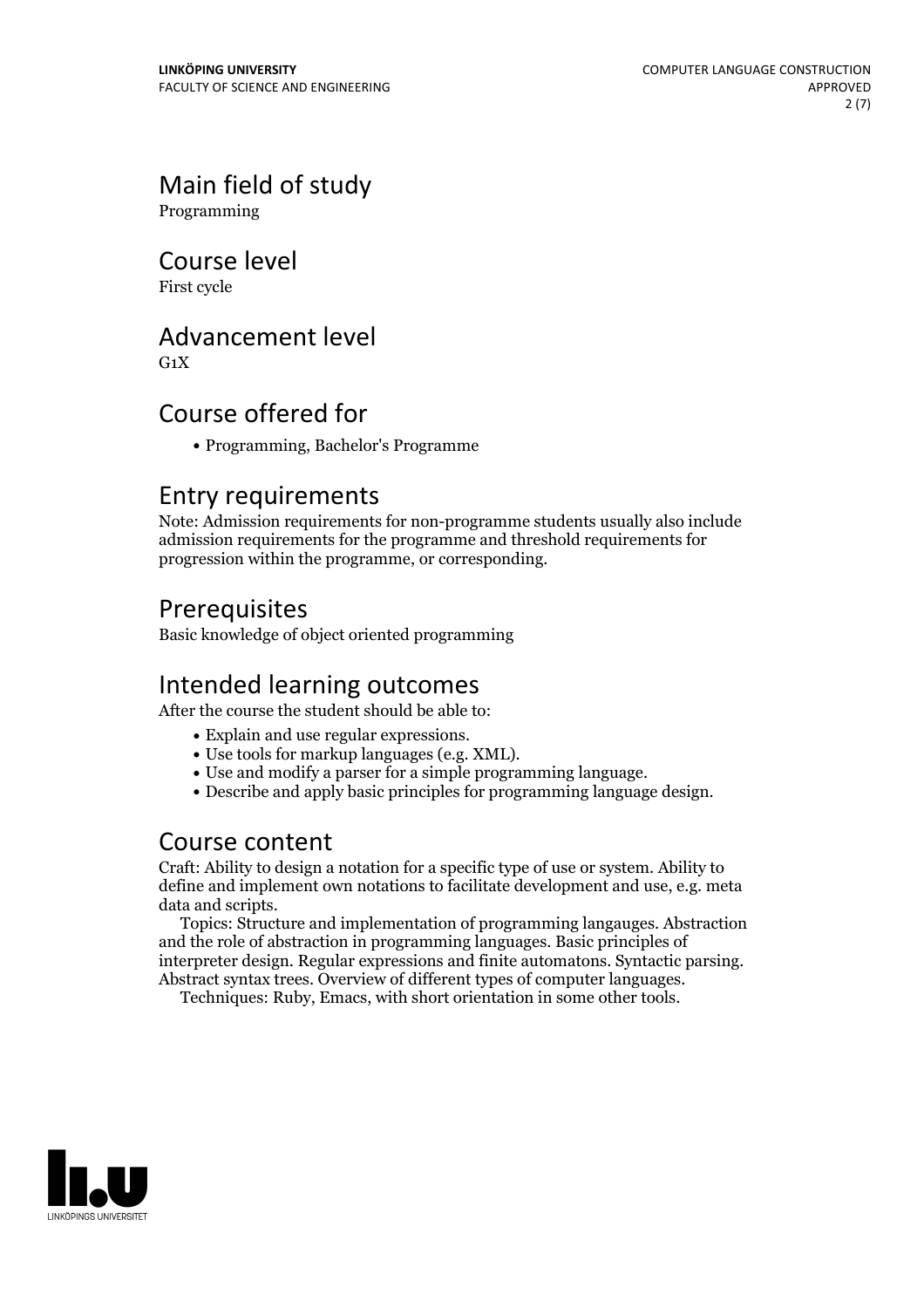# Teaching and working methods

The course consists of interactive lectures, laborative exercies and seminars where the students' solutions will be discussed.

# Examination

| DAT1             | Computer examination | 4 credits | U, 3, 4, 5 |
|------------------|----------------------|-----------|------------|
| LAB <sub>1</sub> | Laboratory work      | 2 credits | U.G        |

### Grades

Four-grade scale, LiU, U, 3, 4, 5

### Department

Institutionen för datavetenskap

# Director of Studies or equivalent

Peter Dalenius

# Examiner

Jonas Wallgren

# Course website and other links

<http://www.ida.liu.se/~TDP007>

# Education components

Preliminary scheduled hours: 44 h Recommended self-study hours: 116 h

### Course literature

Thomas, Dave et.al. (2009) Programming Ruby 1.9: The Pragmatic Programmer's Guide.

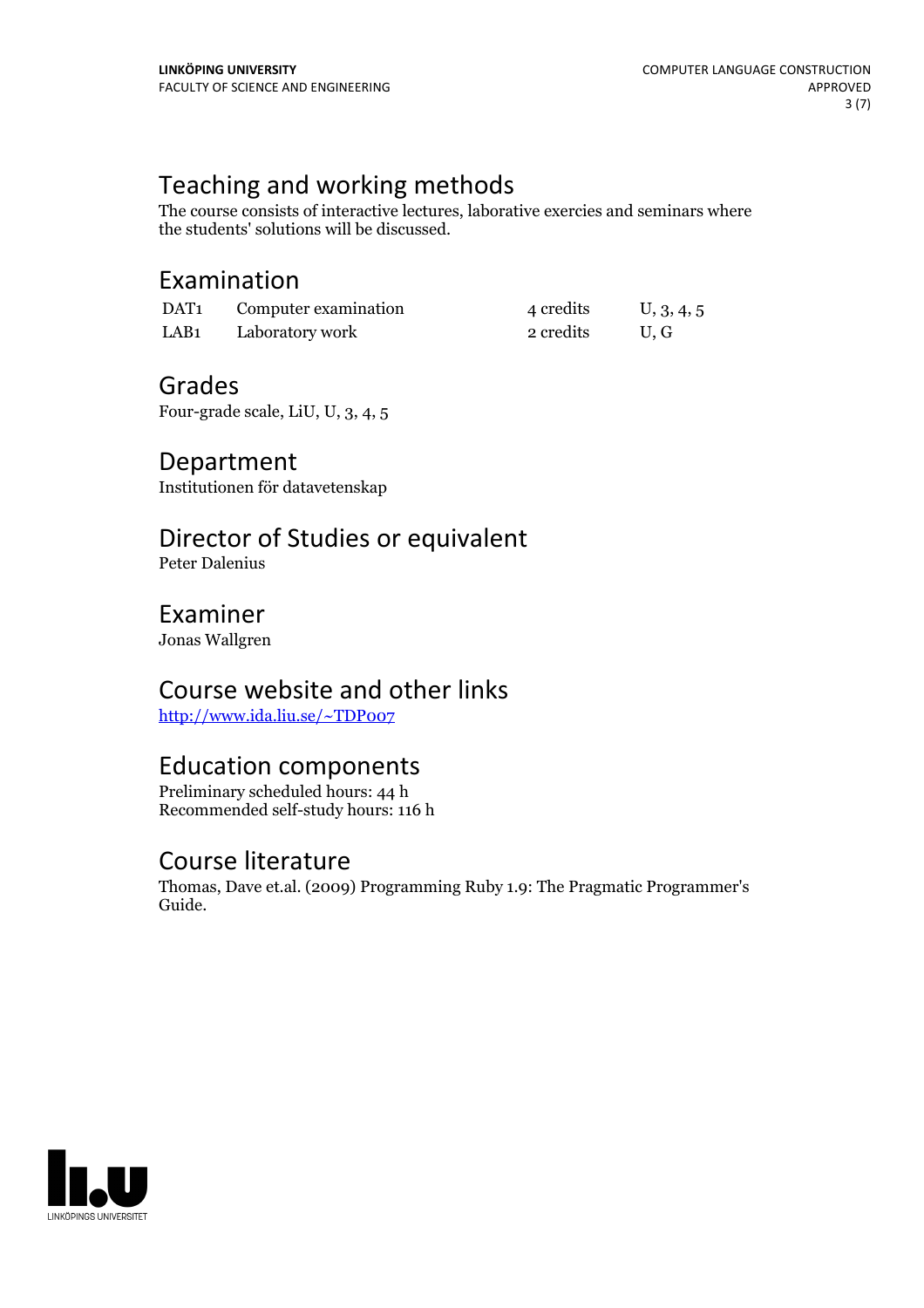# **Common rules**

### **Course syllabus**

A syllabus has been established for each course. The syllabus specifies the aim and contents of the course, and the prior knowledge that a student must have in order to be able to benefit from the course.

### **Timetabling**

Courses are timetabled after a decision has been made for this course concerning its assignment to a timetable module. A central timetable is not drawn up for courses with fewer than five participants. Most project courses do not have a central timetable.

### **Interrupting a course**

The vice-chancellor's decision concerning regulations for registration, deregistration and reporting results (Dnr LiU-2015-01241) states that interruptions in study are to be recorded in Ladok. Thus, all students who do not participate in a course for which they have registered must record the interruption, such that the registration on the course can be removed. Deregistration from <sup>a</sup> course is carried outusing <sup>a</sup> web-based form: www.lith.liu.se/for-studenter/kurskomplettering?l=sv.

### **Cancelled courses**

Courses with few participants (fewer than 10) may be cancelled or organised in a manner that differs from that stated in the course syllabus. The board of studies is to deliberate and decide whether a course is to be cancelled orchanged from the course syllabus.

### **Regulations relatingto examinations and examiners**

Details are given in a decision in the university's rule book: http://styrdokument.liu.se/Regelsamling/VisaBeslut/622678.

### **Forms of examination**

### **Examination**

Written and oral examinations are held at least three times a year: once immediately after the end of the course, once in August, and once (usually) in one of the re-examination periods. Examinations held at other times are to follow a decision of the board of studies.

Principles for examination scheduling for courses that follow the study periods:

courses given in VT1 are examined for the first time in March, with re-

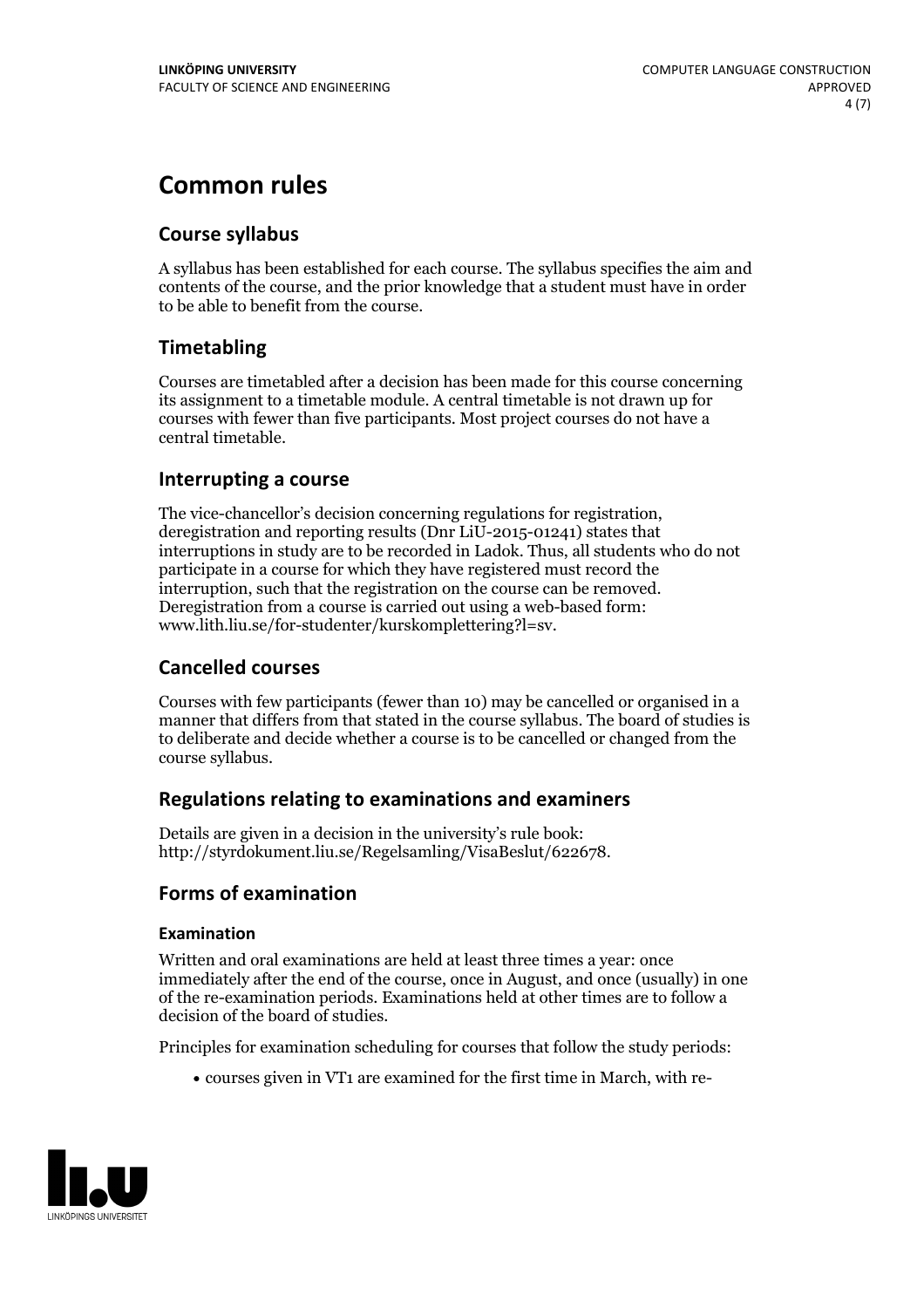examination in June and August

- courses given in VT2 are examined for the first time in May, with re-examination in August and October
- courses given in HT1 are examined for the first time in October, with re-examination in January and August
- courses given in HT2 are examined for the first time in January, with re-examination at Easter and in August.

The examination schedule is based on the structure of timetable modules, but there may be deviations from this, mainly in the case of courses that are studied and examined for several programmes and in lower grades (i.e. 1 and 2).

- Examinations for courses that the board of studies has decided are to be held in alternate years are held only three times during the year in which
- the course is given.<br>• Examinations for courses that are cancelled or rescheduled such that they are not given in one or several years are held three times during the year that immediately follows the course, with examination scheduling that corresponds to the scheduling that was in force before the course was cancelled or rescheduled.<br>• If teaching is no longer given for a course, three examination occurrences
- are held during the immediately subsequent year, while examinations are at the same time held for any replacement course that is given, or alternatively in association with other re-examination opportunities. Furthermore, an examination is held on one further occasion during the next subsequent year, unless the board of studies determines otherwise.<br>• If a course is given during several periods of the year (for programmes, or
- on different occasions for different programmes) the board orboards of studies determine together the scheduling and frequency of re-examination occasions.

### **Registration for examination**

In order to take an examination, a student must register in advance at the Student Portal during the registration period, which opens 30 days before the date of the examination and closes 10 days before it. Candidates are informed of the location of the examination by email, four days in advance. Students who have not registered for an examination run the risk of being refused admittance to the examination, if space is not available.

Symbols used in the examination registration system:

- \*\* denotes that the examination is being given for the penultimate time.
- \* denotes that the examination is being given for the last time.

### **Code of conduct for students during examinations**

Details are given in a decision in the university's rule book: http://styrdokument.liu.se/Regelsamling/VisaBeslut/622682.

#### **Retakes for higher grade**

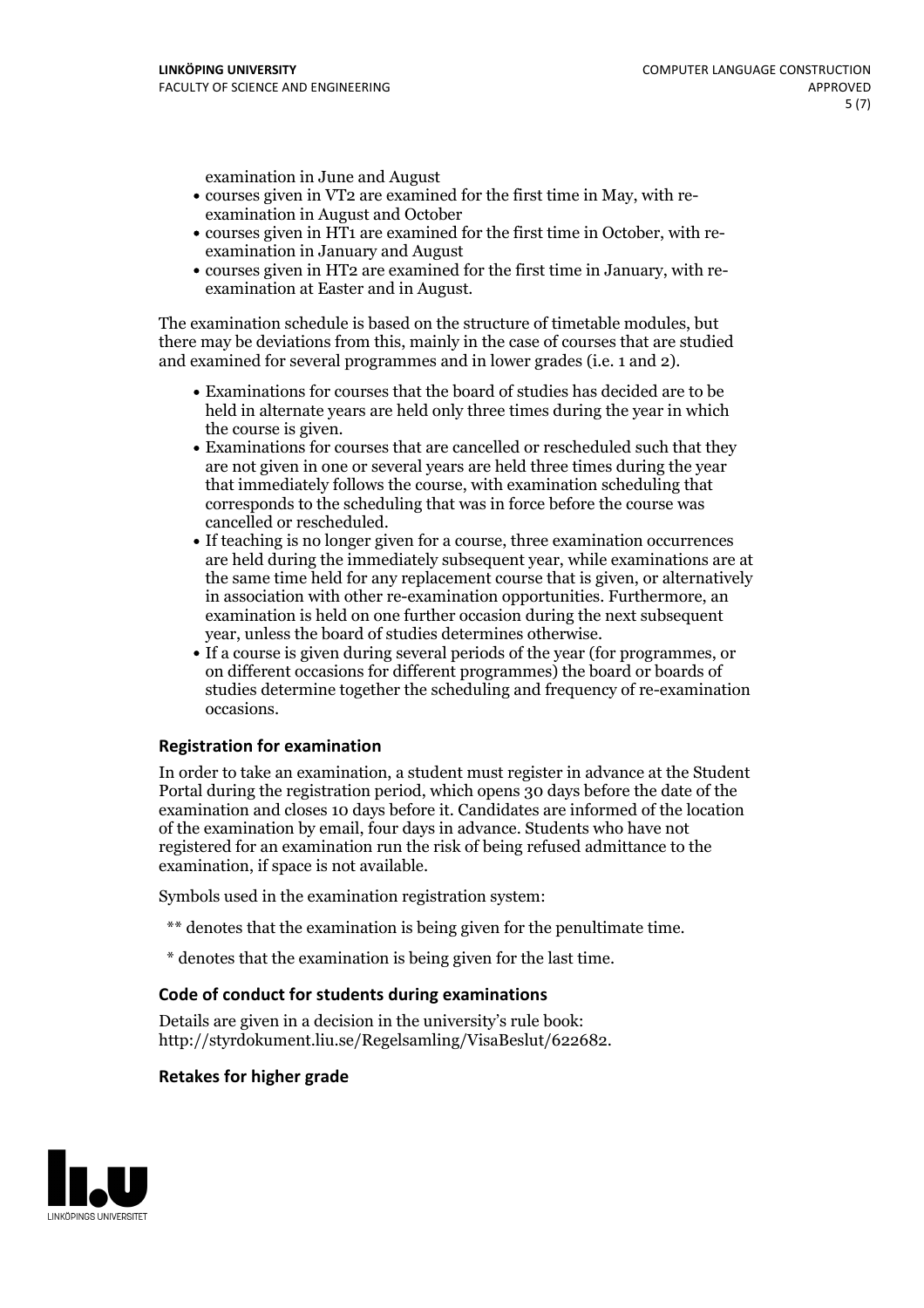Students at the Institute of Technology at LiU have the right to retake written examinations and computer-based examinations in an attempt to achieve a higher grade. This is valid for all examination components with code "TEN" and "DAT". The same right may not be exercised for other examination components, unless otherwise specified in the course syllabus.

### **Retakes of other forms of examination**

Regulations concerning retakes of other forms of examination than written examinations and computer-based examinations are given in the LiU regulations for examinations and examiners, http://styrdokument.liu.se/Regelsamling/VisaBeslut/622678.

### **Plagiarism**

For examinations that involve the writing of reports, in cases in which it can be assumed that the student has had access to other sources (such as during project work, writing essays, etc.), the material submitted must be prepared in accordance with principles for acceptable practice when referring to sources (references or quotations for which the source is specified) when the text, images, ideas, data, etc. of other people are used. It is also to be made clear whether the author has reused his or her own text, images, ideas, data, etc. from previous examinations.

A failure to specify such sources may be regarded as attempted deception during examination.

#### **Attempts to cheat**

In the event of <sup>a</sup> suspected attempt by <sup>a</sup> student to cheat during an examination, or when study performance is to be assessed as specified in Chapter <sup>10</sup> of the Higher Education Ordinance, the examiner is to report this to the disciplinary board of the university. Possible consequences for the student are suspension from study and a formal warning. More information is available at https://www.student.liu.se/studenttjanster/lagar-regler-rattigheter?l=sv.

### **Grades**

The grades that are preferably to be used are Fail (U), Pass (3), Pass not without distinction  $(4)$  and Pass with distinction  $(5)$ . Courses under the auspices of the faculty board of the Faculty of Science and Engineering (Institute of Technology) are to be given special attention in this regard.

- 1. Grades U, 3, 4, 5 are to be awarded for courses that have written
- examinations. 2. Grades Fail (U) and Pass (G) may be awarded for courses with <sup>a</sup> large degree of practical components such as laboratory work, project work and group work.

#### **Examination components**

- 
- 1. Grades U, 3, 4, <sup>5</sup> are to be awarded for written examinations (TEN). 2. Grades Fail (U) and Pass (G) are to be used for undergraduate projects and other independent work.